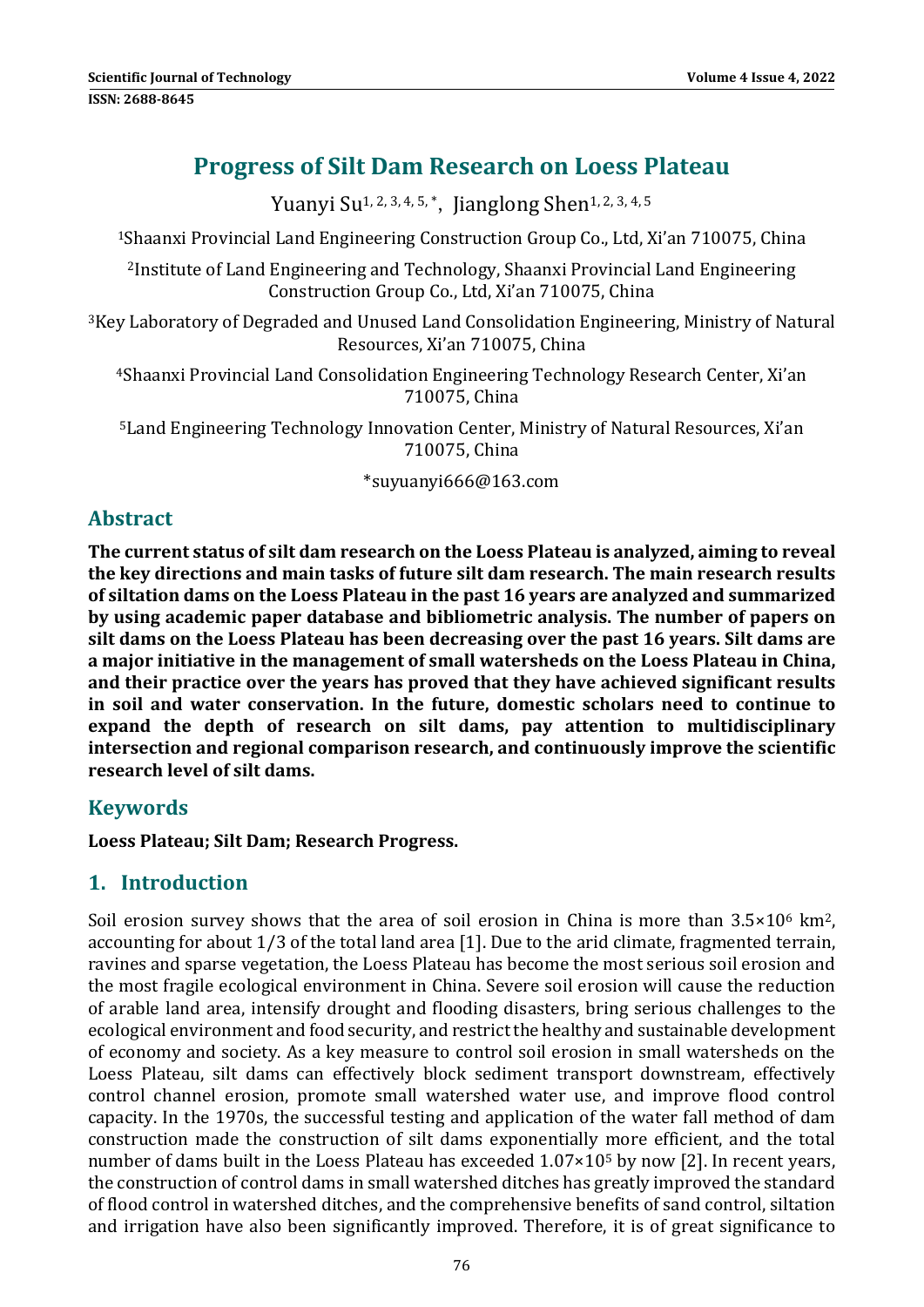carry out in-depth research on silt dams in the Loess Plateau and strengthen the overall planning of silt dam engineering facilities to further improve the management of soil erosion in the Loess Plateau with small watersheds as the unit.

Due to the lack of foreign regions with such serious soil erosion as the Loess Plateau and the difference in the purpose and standard of dam construction in China and abroad, the research work done by domestic and foreign scholars is different. Foreign scholars such as Castillo [3], Boix-Fayos [4] and Lenzi and Comit [5] focused on the effect of silt dams on channel morphology and surrounding vegetation, especially on the effect of dams on erosion rates, while domestic scholars mainly focused on soil and water conservation effectiveness. Domestic research on silt dams began in the 1950s, and government departments at all levels and relevant research institutions attached great importance to soil erosion control, and invested a lot of research funds to carry out a series of experimental studies on silt dams in the Loess Plateau area, but summaries of the research results are not common and few papers have been published. In this paper, we analyze the research progress in the field of silt dams in terms of research hotspots, technical methods and research mechanisms, and summarize the difficult problems in the research of silt dams, expecting to provide references to strengthen the scientific research of silt dams in the future.

# **2. Research Data and Methods**

There have been mature applications for analyzing the research progress of a frontier issue in geography using journal network academic paper database and bibliometric analysis methods [6-7]. In this paper, we used the China Knowledge Infrastructure (CNKI) as the platform for accessing literature information and the full-text data of Chinese journals as the data source [8], and adopted the advanced search type with "topic (including: title, abstract, keywords)" as the search item and "siltation dam "Silt dam" was used as the search term, and 1492 relevant articles were retrieved from 2000 to November 2015. After content analysis of the retrieved papers according to the titles, keywords and abstracts of the articles, 890 papers were removed from the conference announcements, newsletters, and papers with little relevance to siltation dams. In addition, 388 papers were selected based on the content of the papers, papers closely related to siltation dams on the Loess Plateau, such as "Criteria for judging the failure of sand retention function of siltation dams in the middle reaches of the Yellow River in Shaanxi Province", "Journal of Geography", "Journal of Water Resources", "Study on flood and sand reduction and erosion reduction of silt dams in the middle reaches of the Yellow River", a total of 388 papers to analyze the progress of silt dams in the Loess Plateau.

# **3. Results and Analysis**

## **3.1. The Engineering and Construction Achievements of the Silt Dam**

Since 2003, China has made remarkable progress in the Loess Plateau area with silt dams as one of the 3 highlight projects of water conservancy. At the same time, the Yellow River Water Conservancy Commission in the completed "planning" pointed out that from 2003 to 2020, the Loess Plateau area will build  $1.63\times10^5$  silt dams, including 30,000 backbone dams. After the completion of the project, it can add  $4.00\times10^{11}$  t of mud stopping capacity,  $1.7\times10^{11}$  km<sup>3</sup> of water storage capacity,  $7.00 \times 10^8$  t of annual reduction of sediment into the Yellow River, and the economic benefits amount to more than 180 billion yuan in 30 years of calculation period. According to the Ministry of water resources organized in 2009, the safety inspection statistics of silt dams [9], by the end of 2008, the Loess Plateau area built  $9.10\times10<sup>4</sup>$  silt dams, silt into dam land about  $3.00\times10^8$  hm, the total reservoir capacity reached  $1.03\times10^{11}$ km<sup>3</sup>, mud stopping reservoir capacity reached  $7.00\times10^4$ km<sup>3</sup>, control area of  $3.26\times10^4$ km<sup>3</sup>. According to the Ministry of Water Resources, by 2015, the Loess Plateau has built  $1.07 \times 10^5$  silt dams, and the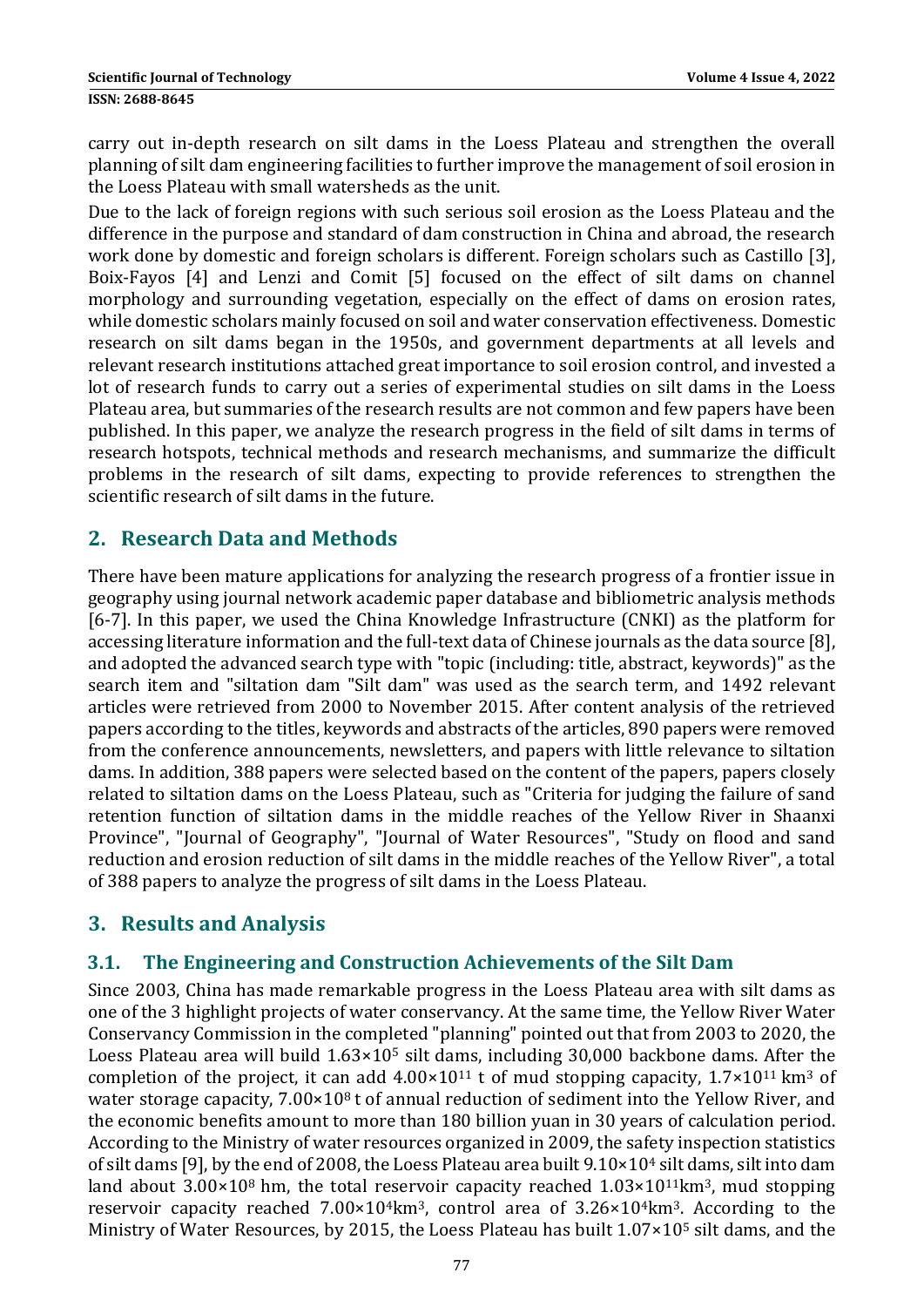future should strengthen the construction of silt dams in the Loess Plateau area and remove dangerous dams, and complete the comprehensive management of soil erosion with an area of  $5.00\times10<sup>4</sup>$  km<sup>2</sup>. In addition, on the basis of 33 tributaries (pieces) in the sandy area, we should continue to strengthen the construction of silt dams in the whole Loess Plateau area.

## **3.2. Analysis of Silt Dam Research Literature**

From the analysis of the literature data, it is clear that the number of papers on silt dams in the Loess Plateau from 2000 to 2015 has been decreasing in fluctuation, with the highest number in 2003  $(68)$  and the second highest in 2005  $(40)$ . The 388 papers retrieved were published in 40 iournals, and there were three iournals with more than 20 papers: China Soil and Water Conservation (55 papers), China Water Resources (30 papers), and Shanxi Soil and Water Conservation Science and Technology (22 papers). Domestic geography authoritative journals Agricultural Engineering Journal and Chinese Journal of Science and Water Resources published 12 articles, accounting for about 4% of the total, and core journals published 172 articles, accounting for about 46%. The fact that the research papers on silt dams in Loess Plateau were published in these key journals indicates that the research on silt dams is a frontier topic in geography and hydrology, and also indicates that there is a need to continuously expand the depth of research on silt dams, improve the level of theoretical research in this field and promote methodological innovation. Research teams and research groups are the basis of high level research output. According to the research institutions to which the authors belong, the Upper and Middle Yellow River Administration of the Yellow River Conservancy Commission and the Xi'an University of Technology have published the most papers, among which the Upper and Middle Yellow River Administration of the Yellow River Conservancy Commission focuses on the overall construction scale and management of siltation dams on the Loess Plateau, while the Xi'an University of Technology focuses on the analysis of siltation volume of siltation dams. According to the research themes of silt dams on the Loess Plateau, combined with the characteristics of the total number of journal papers, it shows that the research on silt dams on the Loess Plateau presents more obvious stage characteristics. It can be divided into 2 phases, with the year 2007 as the boundary. In the first stage  $(2000-2007)$ , the total number of papers was 223, with an annual average of 27, and the research area was mainly concentrated in the sandy and coarse sand area of the Loess Plateau, and the research method was mainly hydrological and water conservation method, with the representative authors being Xu Jiongxin and Li Zhanbin, which accounted for 10% of the total number of papers in this stage. In the second stage (2008-2015), the total number of papers is 165, with an annual average of 20. Compared with the previous stage, the research area is more extensive, and the research method focuses on hydrological modeling method, especially the application of GIS and RS technology method is more common, represented by RUSLE model simulation, and the professional module about the sand transport capacity of the watershed and the sand retention efficiency of the silt dam is increased, with the representative author being Tian Peng [10]. Through an in-depth analysis of the above-mentioned literature, it is found that the domestic silt dam research is characterized by the relative concentration of hot spots and hot areas, continuous improvement of technical methods and deepening of mechanistic research.

## **3.2.1. Research Hotspots are Relatively Concentrated in Hot Areas**

Some of the research sites selected by domestic scholars for silt dams on the Loess Plateau are mainly focused on the sandy and coarse sand areas of the Loess Plateau, especially Huangfu River, Wuding River, and Huangtuwa. In order to systematically analyze the relationship between single dams' water retention and sand reduction benefits and their influencing factors, Jiao Juying et al [11] used five small watersheds, Huangfu River, Cuyuno River, Jia Lu River, Douwei River, and Dali River, as the study sample areas, and the results showed that the water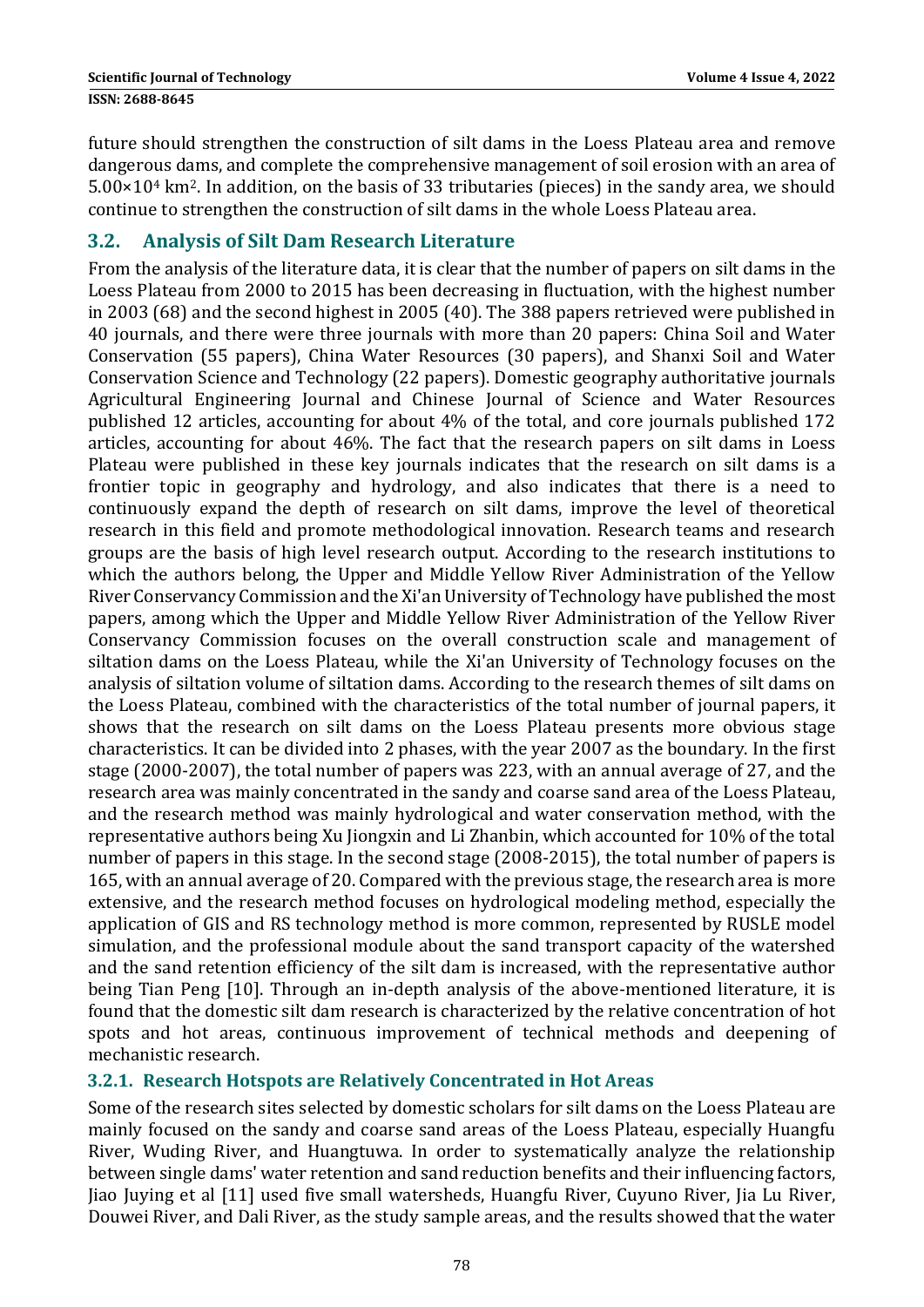retention benefits of single dams in the five sample areas were inversely proportional to rainfall and the sand reduction benefits were positively proportional to rainfall. In 2006, Xu [12] on the basis of a large number of actual measurements of silt dams in the Wuding River, concluded that the rate of increase in dam area peaked in the 1970s, decreased significantly in the 1980s, and declined further in the 1990s. Long et al [13] took the earliest silt dam in China, Zizhou County, as the object of study, and calculated the modulus of sand production per storm flood based on the changes of sediment particle size and spodumene concentration, and concluded that the soil erosion intensity in this area in Ming Dynasty was close to that of modern times.

#### **3.2.2. Continuous Improvement of Technical Methods**

With the increasing number of sites investigated on the Loess Plateau, the research methods on the water and sand reduction benefits of silt dams have gradually transitioned from hydrological and water conservation methods to hydrological models, and model tests of dam systems on the Loess Plateau have emerged. In 2004, Ran et al [14] used the "water conservation method" to study the flood and sand reduction and erosion reduction effects of silt dams in the sandy and coarse sandy area of the middle reaches of the Yellow River from Hekou town to Longmen area (HeLong area) and in the  $\lim_{h \to 0}$  BeiLuo, and Wei rivers, i.e., to calculate the annual flood production and sand transport moduli for each basin during the year, so as to obtain a more consistent flood reduction and erosion reduction effect. In 2005, Xu [15] studied the flood and sand reduction effects of silt dams. In 2005, Xu used a model test method of the Loess Plateau trench and dam system, i.e., a half-scale model test method to compare the rainfall and sand production of the trench and dam system, in order to predict the evolution of the prototype landform. This method correlates the geomorphological evolution of the model trench with the prototype geomorphological phenomena and facilitates the use of the model test to demonstrate the prototype soil and water conservation management scheme. In 2010, Qi et al [16] established an empirical relationship between precipitation water flow and precipitation water sand, and calculated the amount of water and sand that should be generated when the precipitation data were substituted into the measured precipitation data, which resulted in a sand reduction of about 65% for the erosion control method based on engineering measures such as reservoirs and dams in the Kibagou watershed.

#### **3.2.3. Mechanism Research is Deepening**

The siltation mechanism of silt dam is that after the construction of silt dam, the erosion reference surface of the upstream channel of the dam site will be raised due to the siltation height of the dam site, thus slowing down the specific drop of the river bed in the siltation section upstream of the dam site, widening the river bed and greatly reducing the erosion capacity and sand holding capacity of the water flow. At the same time, the sand retention time in the silt dam is prolonged due to the sand retention effect of the dam, which increases the sedimentation and siltation volume.

In order to analyze the relationship between the siltation volume of silt dams and the influencing factors, Wang et al [17] analyzed the 137Cs content of sedimentary sediment in the dam site of Yan Gou basin and found that the nucleophile concentration in the sediment layer would vary with the thickness of the sediment layer (sub rainfall erosion). In 2011, Xue et al [18] divided the erosion history of the sub-basin into three stages during the operation period of the silt dam based on the annual sediment accumulation curve during the operation period of the dam. By comparing with the corresponding rainfall data, it was found that human activities were the main factor influencing the stage changes in soil erosion intensity. In 2012, Gao et al [19] used the modified universal soil loss equation (RUSLE) to analyze the soil erosion modulus of the watershed in different periods and quantitatively revealed the effect of increasing siltation height on the hydraulic erosion of the watershed.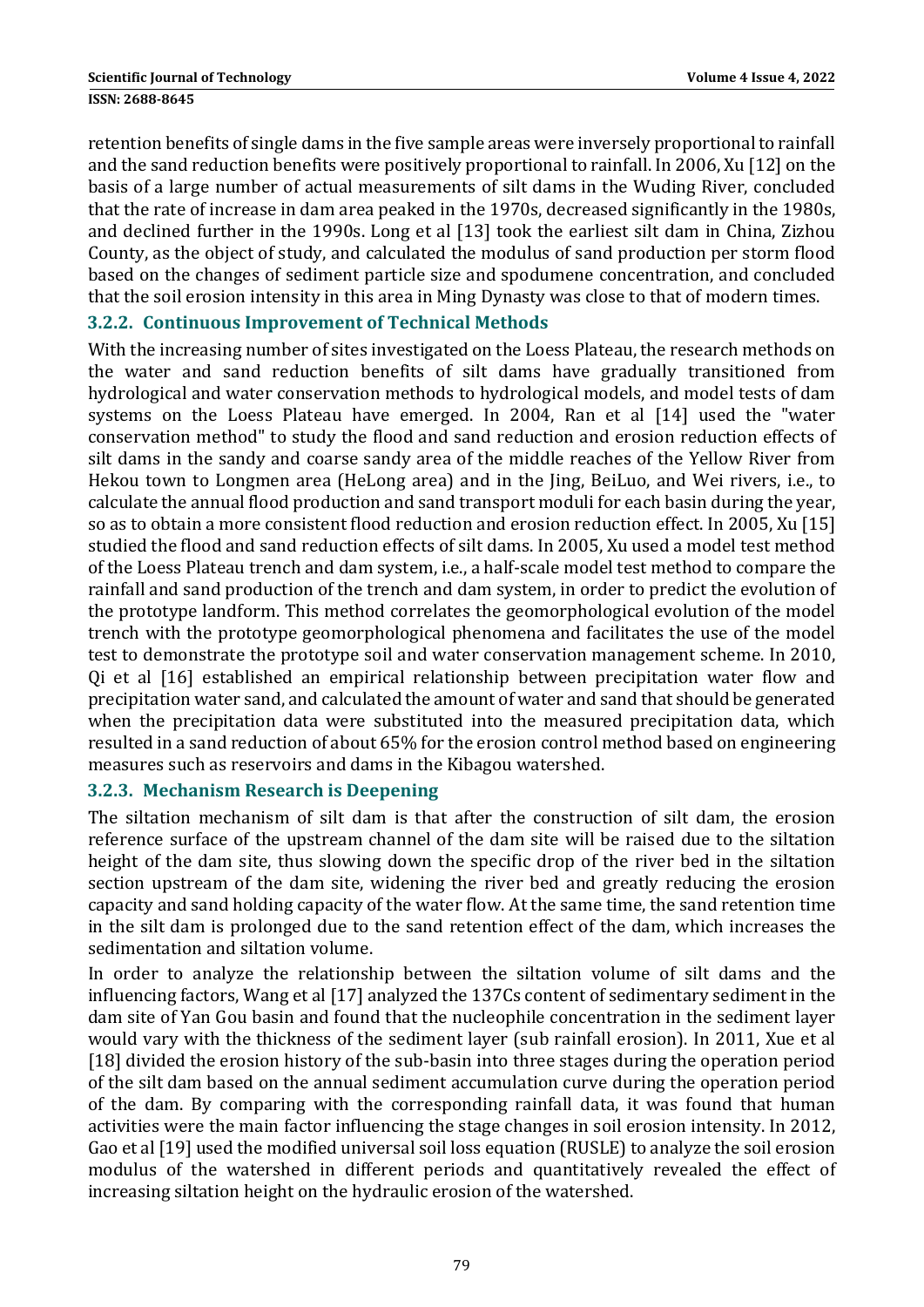# **4. Conclusion and Prospect**

#### **4.1. Conclusion**

By analyzing the engineering construction achievements of silt dams and literature research results, it shows that although the total number of papers published on silt dam research has shown a decreasing trend in the past 16 years, significant progress has been made in research contents and methods, mainly in terms of more research sites, deeper research mechanisms, a greater pace of technological innovation, and the computer, "3S" and other technical means are widely used. However, there are still difficult or controversial issues in the analysis, such as the objective evaluation method of sand control function effectiveness and dam heightening repair.

#### **4.2. Prospect**

(1) Study of the criteria for determining the failure of sand retention function. In the study of silt dams on the Loess Plateau, as the engineering structure of silt dams changes, it is important to guide the study of future changes in the criteria for determining the failure of sand control. In 2009, the Ministry of Water Resources carried out a safety inspection of silt dams on the Loess Plateau, from which it was found that there are more silt dams in each province (region) with a siltation capacity exceeding the mud retention capacity. Moreover, the direct mud storage capacity as the judgment criterion for the failure of the silt dam sand stopping function is deviated from the reality, which will lead to the increase of the calculation error of the silt dam flood mitigation and siltation field. Gao [20] analyzed that the change of drainage and sand discharge location is the reason for the formation of the judgment criterion from the perspective of the engineering structure of silt dams, and proposed 0.77 and 0.88 as the appropriate judgment criterion for the failure of sand control function of the current backbone dams, small and medium-sized dams. However, as the engineering structure of silt dams changes, their failure criteria will also change. Therefore, to accurately assess the sand control function of existing silt dams, it is necessary to further study the criteria for determining the failure of the sand control function of silt dams.

(2) Ecological risk study of the staged raising of silt dams. Carry out the silt dam system model test, compare the relationship between the effect of sand stopping and siltation and the order of dam construction has important practical significance for the planning and design of silt dam construction. At present, in the actual construction process of silt dams, many silt dams are planned and designed once and raised in stages to reach the designed dam height. In order to avoid duplication of construction and waste of funds due to unreasonable planning, the constructed dam system cannot play its proper role. Zhang [1] reduced the investment by establishing a mathematical model for the phased raising of the dam front sloping, i.e., using the siltation in front of the dam as part of the earthwork volume of the dam. However, due to the annual siltation of silt dams, the silt storage capacity decreases during the design siltation life, and the siltation in front of the dam will increase. Therefore, it is necessary to further study how to raise the dam in stages in a small basin, including the number of times, time interval and height of each raise, in order to make it more scientific and reasonable.

(3) Multidisciplinary cooperation research. In recent years, most researchers only focus on the sand control benefits of silt dams, but relatively little research has been done on the erosion reduction effects of silt dams that raise the erosion datum during the siltation process and inundate the steeper slopes where erosion was more severe. Wang Yan applied the principle of datum rotation in high-resolution stratigraphy and made an exhaustive analysis of the datum change, i.e., the elevation change of the datum caused the relative change of the growth rate of the accommodable space  $(A)$  and the sediment supply  $(S)$ . Therefore, enhanced cooperation between geography and geology-related fields is expected to provide a reliable source of data for studying the abatement effects of silt dams on severely steep-slope areas. In addition,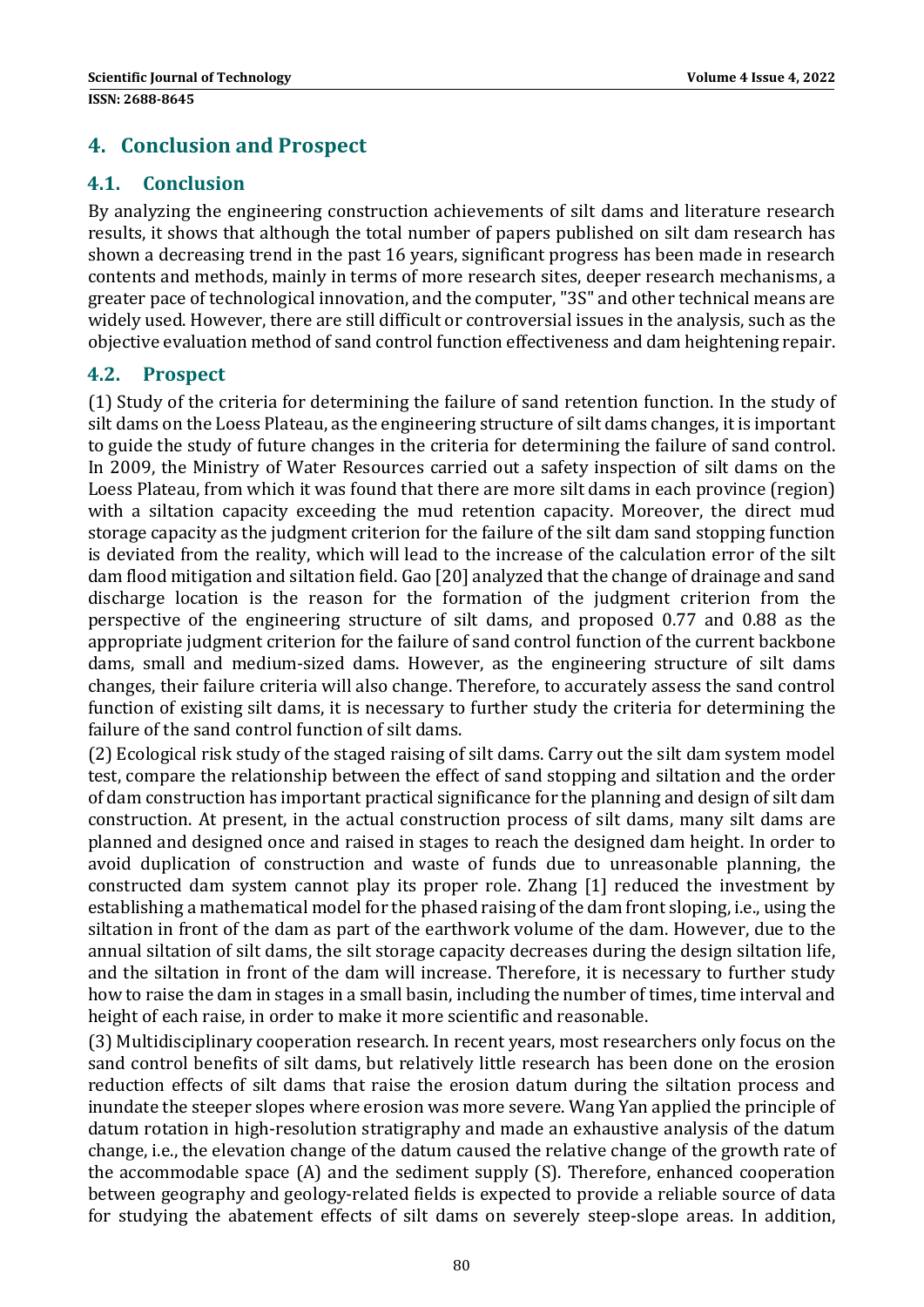research on the hydrological effect of soil moisture from silt dams on groundwater recharge can be studied in depth and coordinated between hydrohydrology and soil science where the intersection of the disciplines is involved. In particular, more cooperation between disciplines is needed to study silt dams in the Loess Plateau region from multiple perspectives, so that each discipline can learn from the other's strengths and contribute to the improvement of the research level. 

#### **References**

- [1] Zhang X M. Optimization of silt dam systems in small watersheds on the Loess Plateau [D]. Northwest Agriculture and Forestry University of Science and Technology, 2014.
- [2] Cao Q Y, Gao X P, Ma C L. Practice on Key Dam Construction in Zone III of Gullied Rolling Loess Area of Loess Plateau and Feasibility Analysis [J]. Yellow River, 2005(04):27-28.
- [3] Castillo V M, Mosch W M, Garcia C C, et al. Effectiveness and geomorphological impacts of check dams for soil erosion control in a semiarid Mediterranean catchment: El Carcavo) (Murcia, Spain) [J] Catena, 2007,70(3):416-427.
- [4] Boix-Fayos C, Barbera G G, Lopez- Bermudez F, et al. Effects of check dams, reforestation and landuse changes on river channel morphology: Case study of the Rogativa catchment (Murcia, Spain) [J]. Geomorphology,2007,91(1/2):103‐123.
- [5] Lenzi M, Comiti F. Stream bed stabilization using boulder check dams that mimic step-pool morphology features in Northern Italy [J]. Geomorphology,2002,45(3/4):243-260.
- [6] Tian Y P, Chang H. Bibliometric Analysis of Research Progress on Ecological Vulnerability in China [J]. Acta Geographica Sinica, 2012,67(11):1515-1525.
- [7] Zhang Y L, Nie Y, Ly X F. Chinese Literature Analysis on Land Use Research in China [J]. Progress In Geography, 2008(06):1-11.
- [8] China Academic Journals (CD-ROM version) Electronic Journal Society. China Journal Full Text Database [EB/OL]. http:// www. cnki. net.
- [9] Upper and Middle Yellow River Administration. Introduction to Soil and Water Conservation in the Yellow River Basin [M]. Zhengzhou, Henan: Yellow River Water Conservancy Publishing House, 2011.
- [10] Tian P, Zhao G J, Mu X M, et al. A modified RUSLE model to estimate sediment yield in the Huangfuchuan watershed [J]. Resources Science,2015,37(04):832-840.
- [11] Jiao J Y, Wang W Z, Li J, et al. Soil and water conservation benefit of warping dams in hilly and gully regions on the loess plateau [J]. Journal of Arid Land Resources and Environment, 2001(01):78-83.
- [12] Xu J X, Sun J. Study of Temporal Variation of Check Dam Construction in Wudinghe River Basin and Some Suggestion for Some Countermeasure [J]. Journal of Soil and Water Conservation, 2006(02):26‐30.
- [13] Long Y, Zhang X B, Li M, et al. Determination of ancient Juchu flood sediment layer and its sand production modulus in Zizhou loess hilly area, northern Shaanxi [J]. Chinese Science Bulletin, 2009(01):73‐78.
- [14] Ran D C, Luo Q H, Liu B, et al. Effect of soil-retaining dams on flood and sediment reduction in middle reaches of Yellow River [J]. Journal of Hydraulic Engineering, 2004(05):7-13.
- [15]Xu X Z. A Laboratory Study on Sediment-storage Effect of Check-dam Systems in the Small Watershed of Loess Plateau, China [D]. Tsinghua University, 2005.
- [16]Qi J Y, Cai Q G, Fang H Y, et al. Effects of soil and water conservation on reduction of runoff and sediment in Chabagou Watershed [J]. Science of Soil and Water Conservation, 2010,8(01):28-33+39.
- [17] Wang X Y, Cheng H S, Tian *J L, et al. Character of 137CS concentration* in erosive sediment and its tracing meaning [J]. Journal of Sediment Research, 2005(02):61-65.
- [18] Xue K, Yang M Y, Zhang F B, et al. Investigating Soil Erosion History of a Small Watershed Using Sediment Couplet in a Dam [J]. Acta Agriculturae Nucleatae Sinica, 2011,25(01):115-120.